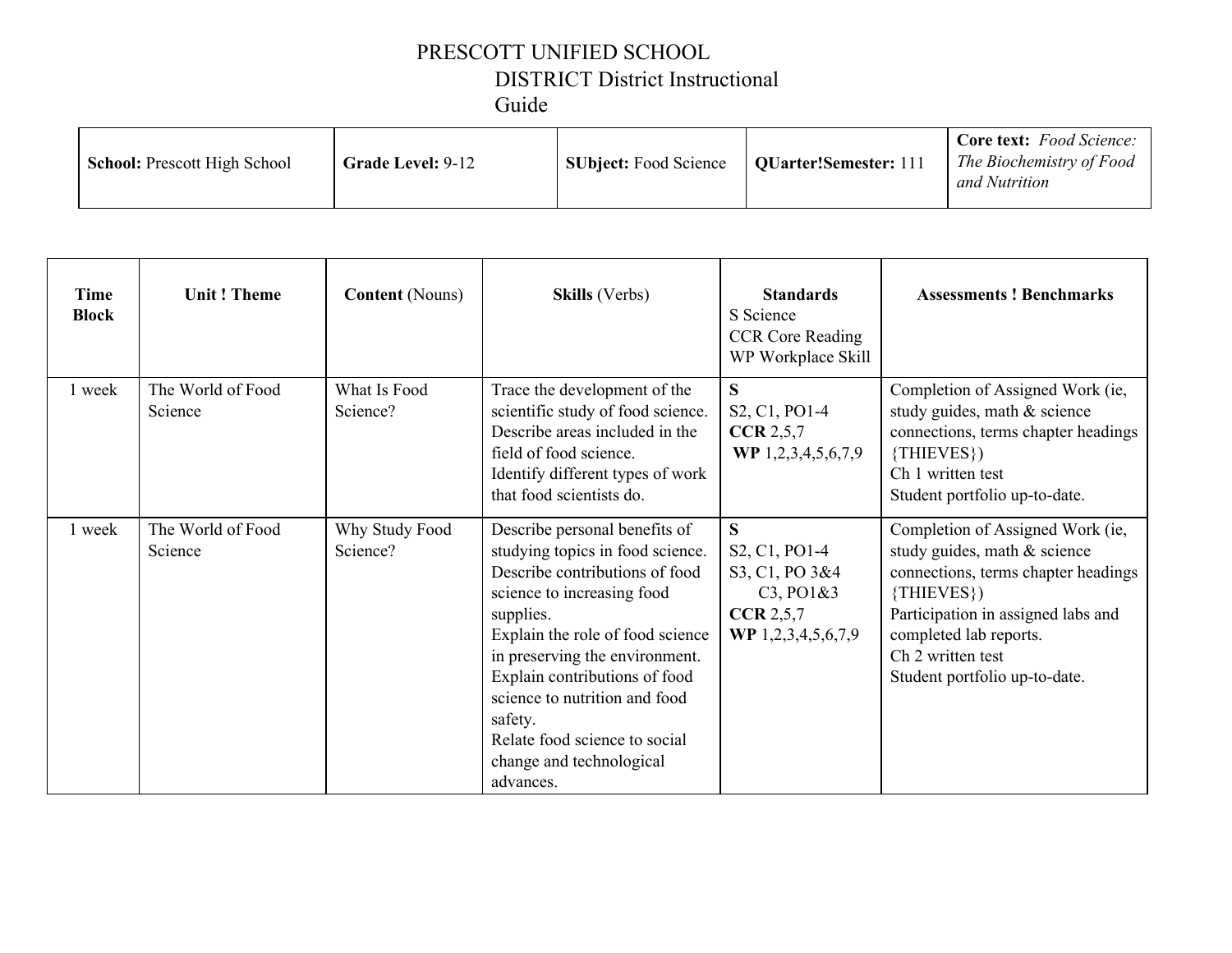| week | The Food Science Lab | Using Laboratory | Choose laboratory Equipment        |                    | Completion of Assigned Work (ie,    |
|------|----------------------|------------------|------------------------------------|--------------------|-------------------------------------|
|      |                      | Equipment        | that is suited for specific tasks. | S1, C1, 2          | study guides, math & science        |
|      |                      |                  | Demonstrate proper use and         | <b>CCR</b> 2.5.7   | connections, terms chapter headings |
|      |                      |                  | maintenance of laboratory          | WP 1,2,3,4,5,6,7,9 | $\{THIEVES\}$                       |
|      |                      |                  | equipment.                         |                    | Participation in assigned labs and  |
|      |                      |                  | Demonstrate techniques for         |                    | completed lab reports.              |
|      |                      |                  | working safely in a food           |                    | Ch <sub>3</sub> written test        |
|      |                      |                  | science laboratory.                |                    | Student portfolio up-to-date.       |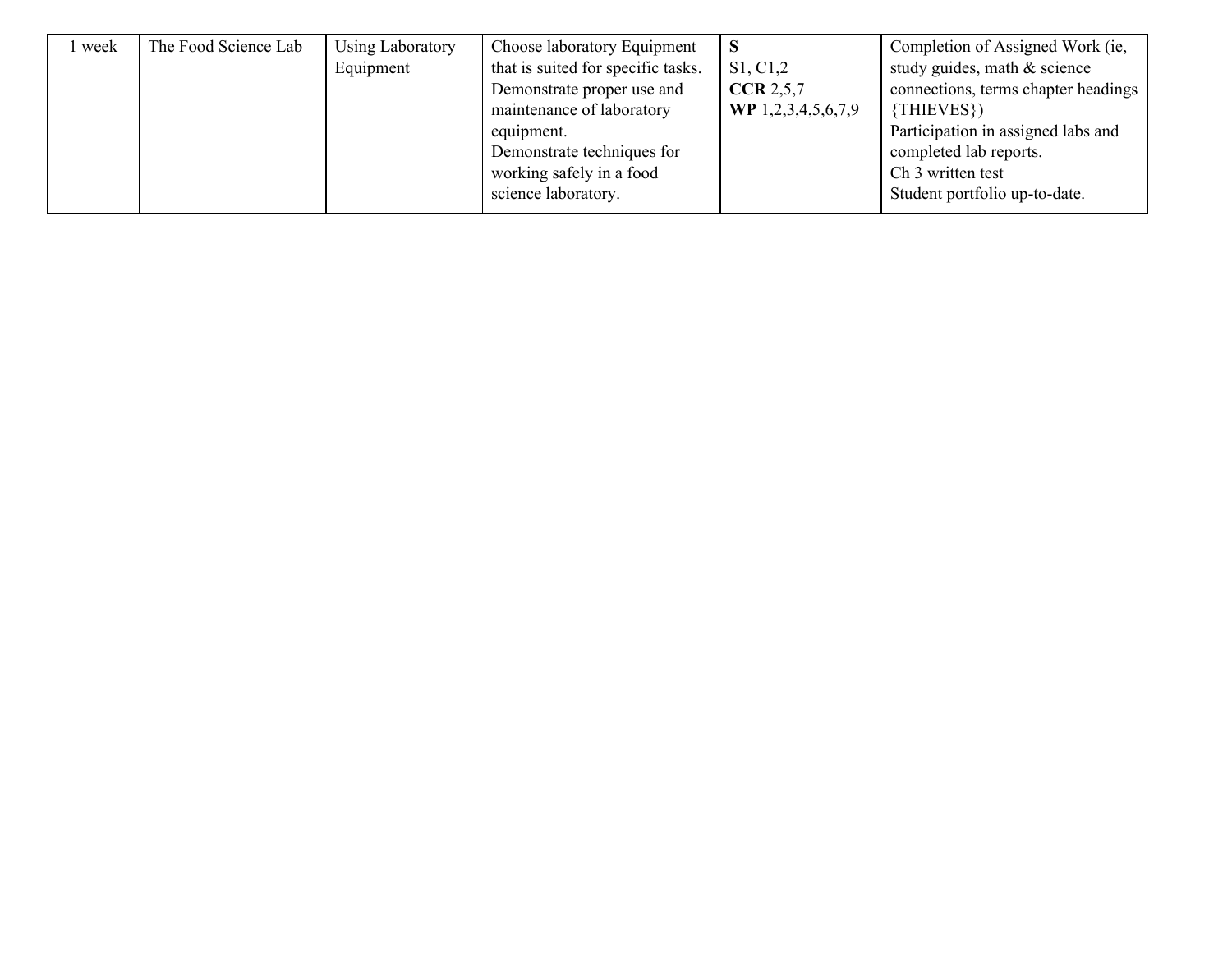| 1 week  | The Food Science Lab      | Measurement                              | Demonstrate how to make<br>accurate and precise laboratory<br>measurements.<br>Distinguish between metric<br>units.<br>Compare temperatures on<br>Celsius and Fahrenheit scales.<br>Demonstrate techniques for<br>taking readings.                                                                   | S<br>C2<br><b>CCR 2,5,7</b><br>WP 1,2,3,4,5,6,7,9                                                                                                                              | Completion of Assigned Work (ie,<br>study guides, math & science<br>connections, terms chapter headings<br>{THIEVES})<br>Participation in assigned labs and<br>completed lab reports.<br>Ch 4 written test<br>Student portfolio up-to-date.    |
|---------|---------------------------|------------------------------------------|------------------------------------------------------------------------------------------------------------------------------------------------------------------------------------------------------------------------------------------------------------------------------------------------------|--------------------------------------------------------------------------------------------------------------------------------------------------------------------------------|------------------------------------------------------------------------------------------------------------------------------------------------------------------------------------------------------------------------------------------------|
| 1 week  | The Food Science Lab      | The Scientific<br>Method                 | Describe in order the steps in<br>the scientific method<br>Demonstrate completing a data<br>table and report form.<br>Distinguish between a<br>hypothesis and a scientific<br>theory.                                                                                                                | $\mathbf{s}$<br>S1, C1, PO 1-4<br>C <sub>2</sub> , PO 1-5<br>C <sub>3</sub> , PO <sub>1</sub> -4<br>C <sub>4</sub> , PO <sub>1</sub><br><b>CCR 2.5.7</b><br>WP 1,2,3,4,5,6,7,9 | Completion of Assigned Work (ie,<br>study guides, math & science<br>connections, terms chapter headings<br>$\{THIEVES\}$<br>Participation in assigned labs and<br>completed lab reports.<br>Ch 5 written test<br>Student portfolio up-to-date. |
| 1 week  | The Food Science Lab      | The Sensory<br><b>Evaluation of Food</b> | Explain how various influences<br>affect food choices.<br>Describe sensory characteristics<br>of food.<br>Explain the relationship<br>between sensory characteristics<br>and nutrition.                                                                                                              | $\mathbf{s}$<br>S1, C3, PO 1<br>C <sub>4</sub> , PO <sub>1</sub> - 4<br>S3 C3, PO1<br><b>CCR</b> 2,4,7<br>WP 1,2,3,4,5,6,7,9                                                   | Completion of Assigned Work (ie,<br>study guides, math & science<br>connections, terms chapter headings<br>{THIEVES})<br>Participation in assigned labs and<br>completed lab reports.<br>Ch 6 written test<br>Student portfolio up-to-date.    |
| 2 weeks | Chemistry<br>Fundamentals | Elements,<br>Compounds and<br>Mixtures   | Explain the difference between<br>physical and chemical<br>properties.<br>Distinguish between pure<br>substances and mixtures.<br>Explain the relationship<br>between elements and<br>compounds.<br>Compare heterogeneous and<br>homogeneous mixtures.<br>Identify chemical symbols and<br>formulas. | ${\bf S}$<br>S5, C1, PO 1-4<br>CCR 2, 5, 7<br>WP 1,2,3,4,5,6,7,9                                                                                                               | Completion of Assigned Work (ie,<br>study guides, math & science<br>connections, terms chapter headings<br>{THIEVES})<br>Participation in assigned labs and<br>completed lab reports.<br>Ch 7 written test<br>Student portfolio up-to-date.    |
| 1 week  | Quarter One Review        |                                          |                                                                                                                                                                                                                                                                                                      | All standards taught<br>thus far                                                                                                                                               | <b>Ouarter One Mid Term Exam</b><br>covering chapters 1 - 7.                                                                                                                                                                                   |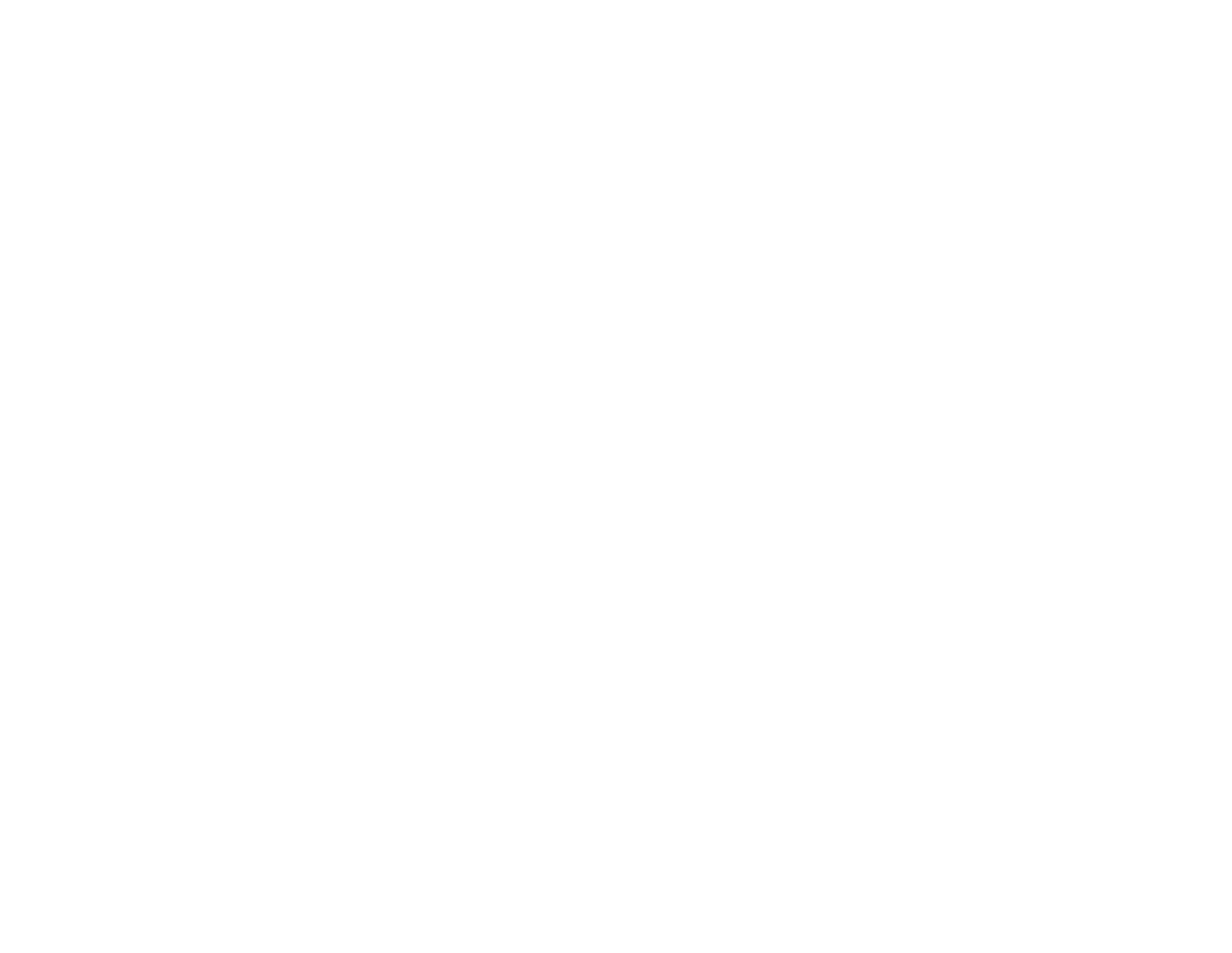### PRESCOTT UNIFIED SCHOOL DISTRICT

# District Instructional Guide

| <b>Time</b><br><b>Block</b> | <b>Unit! Theme</b>        | <b>Content</b> (Nouns)                            | <b>Skills</b> (Verbs)                                                                                                                                                                                                                                                                                                                                   | <b>Standards</b><br>S Science<br><b>CCR Core Reading</b><br>WP Workplace Skill | <b>Assessments ! Benchmarks</b>                                                                                                                                                                                                              |
|-----------------------------|---------------------------|---------------------------------------------------|---------------------------------------------------------------------------------------------------------------------------------------------------------------------------------------------------------------------------------------------------------------------------------------------------------------------------------------------------------|--------------------------------------------------------------------------------|----------------------------------------------------------------------------------------------------------------------------------------------------------------------------------------------------------------------------------------------|
| 2 weeks                     | Chemistry<br>Fundamentals | <b>Chemical Reactions and</b><br>Physical Changes | Compare chemical<br>reactions to physical<br>changes.<br>Compare parts of an<br>atom.<br>Identify parts of a<br>chemical equation.<br>Distinguish between<br>reversible and irreversible<br>reactions and changes.                                                                                                                                      | S<br>S 5, C 4, PO 2, 3, 4, 5<br>CCR 2, 5, 7<br>WP 1,2,3,4,5,6,7,9              | Completion of Assigned Work (ie,<br>study guides, math & science<br>connections, terms, chapter headings<br>{THIEVES})<br>Participation in assigned labs and<br>completed lab reports.<br>Ch 8 written test<br>Student portfolio up-to-date. |
| 1 week                      | Chemistry<br>Fundamentals | Water                                             | Relate water's<br>composition and structure<br>to its properties.<br>Compare bonds in water.<br>Explain the effect of air<br>pressure changes on<br>boiling point.<br>Explain sublimation and<br>surface tension.<br>Explain the functions of<br>water in food preparation.<br>Describe hard and soft<br>water.<br>Describe how the body<br>uses water. | S<br>S 6, C 1, PO 5, 6<br>CCR 2, 5, 7<br>WP 1,2,3,4,5,6,7,9                    | Completion of Assigned Work (ie,<br>study guides, math & science<br>connections, terms, chapter headings<br>{THIEVES})<br>Participation in assigned labs and<br>completed lab reports.<br>Ch 9 written test<br>Student portfolio up-to-date. |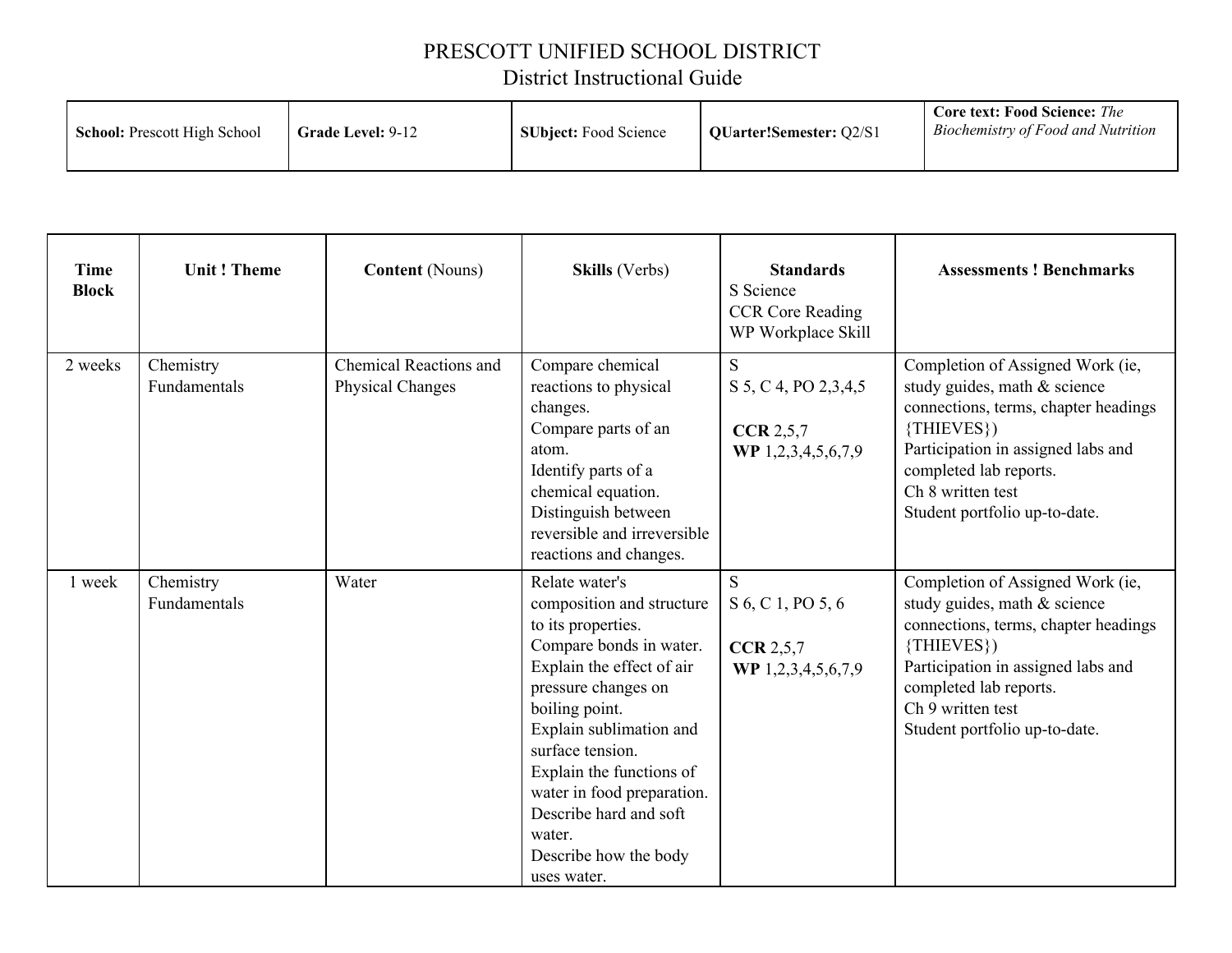| week | $\sim$<br>hemistry | Acids and Bases | Explain the qualities of | ◡                    | Completion of Assigned Work (ie,           |
|------|--------------------|-----------------|--------------------------|----------------------|--------------------------------------------|
|      | Fundamentals       |                 | acids and bases.         | P <sub>O</sub><br>ົ້ | study guides, math & science               |
|      |                    |                 | Compare the acidity of   |                      | chapter headings<br>terms.<br>connections. |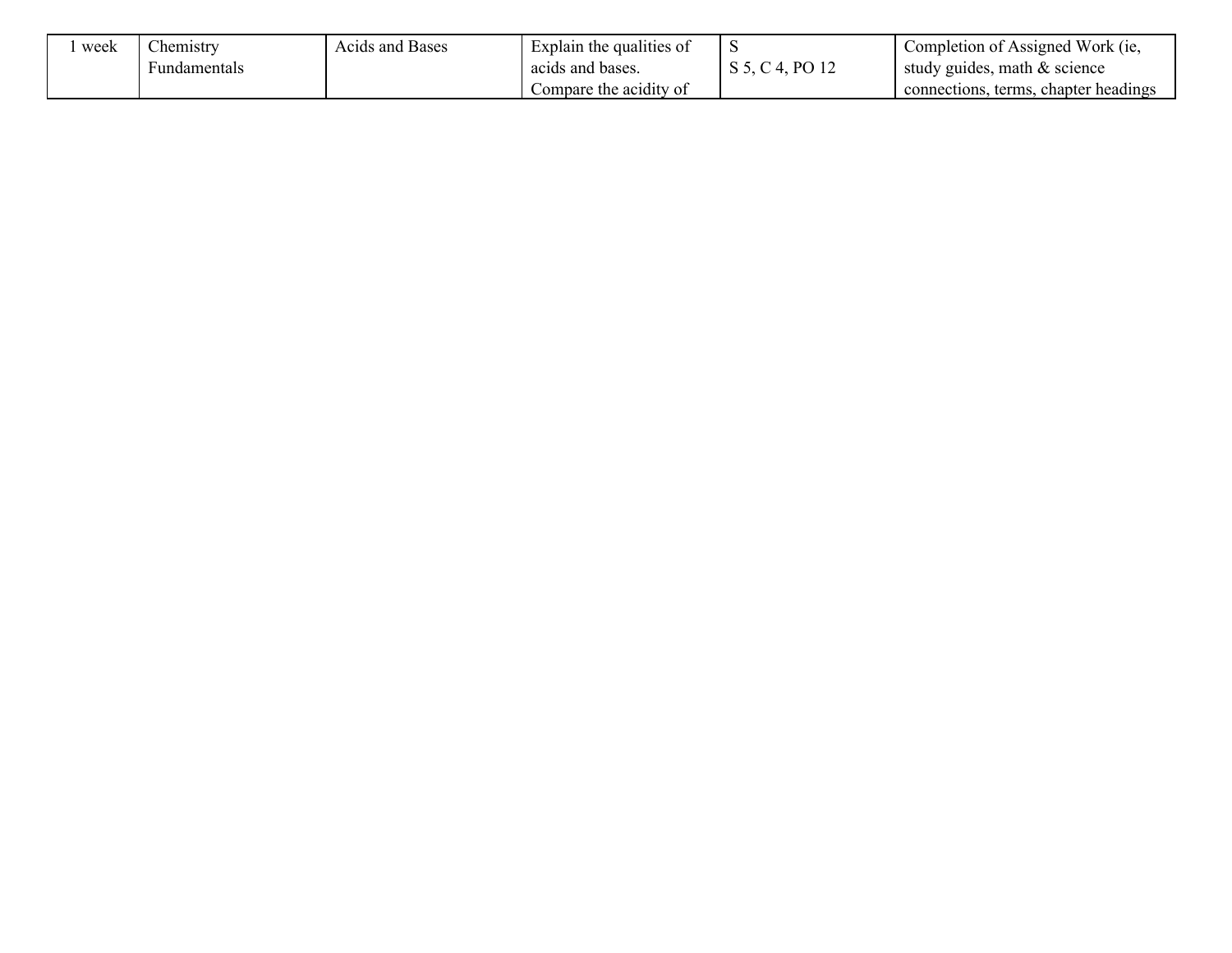|        |                           |                         | substances, using the pH<br>scale and pH indicators.<br>Compare the general<br>qualities of acids and<br>bases in foods.<br>Explain the importance of<br>pH to physical health.                                                                                                                                                                                                                                           | CCR 2, 5, 7<br>WP 1,2,3,4,5,6,7,9                                                            | $\{THIEVES\}$<br>Participation in assigned labs and<br>completed lab reports.<br>Ch 10 written test<br>Student portfolio up-to-date.                                                                                                             |
|--------|---------------------------|-------------------------|---------------------------------------------------------------------------------------------------------------------------------------------------------------------------------------------------------------------------------------------------------------------------------------------------------------------------------------------------------------------------------------------------------------------------|----------------------------------------------------------------------------------------------|--------------------------------------------------------------------------------------------------------------------------------------------------------------------------------------------------------------------------------------------------|
| 1 week | Chemistry<br>Fundamentals | Energy                  | Compare units of heat<br>measure.<br>Describe the relationship<br>between molecular<br>motion and temperature.<br>Compare processes of<br>heat transfer.<br>Explain what affects rates<br>of chemical reaction in<br>food. Analyze the<br>relationship between food<br>intake and body weight.                                                                                                                            | S<br>S 4, C 5, PO 1<br>S 5, C 3, PO 7<br>$C$ 5, PO 1, 6<br>CCR 2, 5, 7<br>WP 1,2,3,4,5,6,7,9 | Completion of Assigned Work (ie,<br>study guides, math & science<br>connections, terms, chapter headings<br>$\{THIEVES\}$<br>Participation in assigned labs and<br>completed lab reports.<br>Ch 11 written test<br>Student portfolio up-to-date. |
| 1 week | The Science of Nutrition  | <b>Nutrition Basics</b> | Identify and briefly<br>describe essential<br>nutrients.<br>Explain how different<br>nutritional guidelines are<br>formulated and used.<br>Choose healthful foods<br>according to the Dietary<br>Guidelines for Americans.<br>Demonstrate how to use<br>food labels to compare<br>nutrients in foods.<br>Plan healthful meals using<br>My Pyramid.<br>Relate the understanding<br>of nutrition to physical<br>well-being. | Food Science,<br>Dietetics and Nutrition<br>9.3<br>CCR 2, 5, 7<br>WP 1,2,3,4,5,6,7,9         | Completion of Assigned Work (ie,<br>study guides, math & science<br>connections, terms, chapter headings<br>$\{THIEVES\}$<br>Participation in assigned labs and<br>completed lab reports.<br>Ch 12 written test<br>Student portfolio up-to-date. |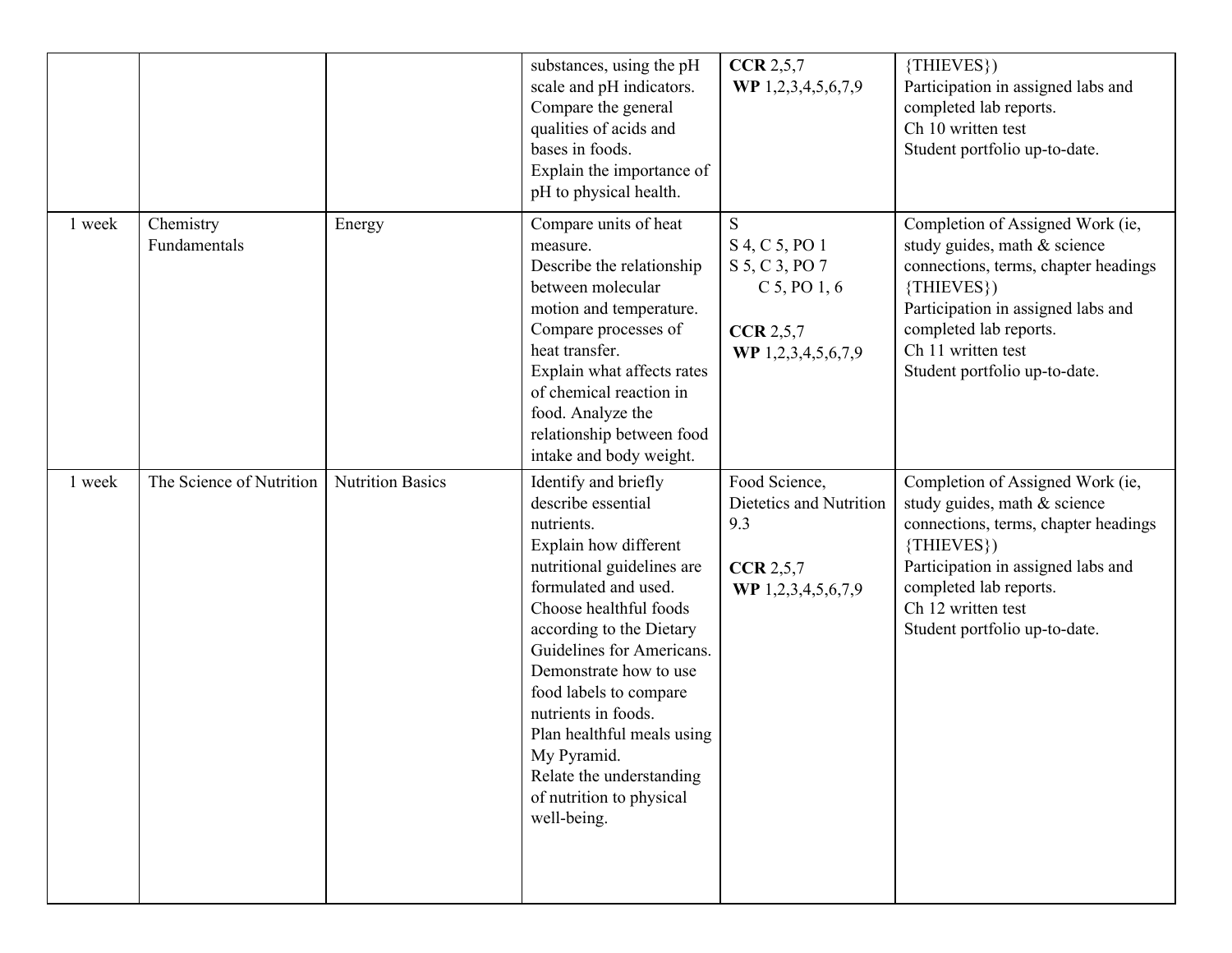| 1 week | The Science of Nutrition | Digestion  | Identify in order the parts<br>of the alimentary canal.<br>Describe the processes<br>that take place in each<br>part of the digestive tract.<br>Explain the function of<br>enzymes in digestion.<br>Explain hos nutrients are<br>absorbed.                                                                                                                                                                                                       | CCR 2, 5, 7<br>WP 1,2,3,4,5,6,7,9                  | Completion of Assigned Work (ie,<br>study guides, math & science<br>connections, terms, chapter headings<br>{THIEVES})<br>Participation in assigned labs and<br>completed lab reports<br>Chapter 13 written test<br>Student portfolio up-to-date. |
|--------|--------------------------|------------|--------------------------------------------------------------------------------------------------------------------------------------------------------------------------------------------------------------------------------------------------------------------------------------------------------------------------------------------------------------------------------------------------------------------------------------------------|----------------------------------------------------|---------------------------------------------------------------------------------------------------------------------------------------------------------------------------------------------------------------------------------------------------|
| 1 week | The Science of Nutrition | Metabolism | Explain the purpose of<br>metabolism and the<br>conditions needed for it to<br>occur.<br>Explain the role of energy<br>in metabolism.<br>Explain the process that<br>stores and transfers<br>energy in the body.<br>Explain how cells<br>maintain chemical<br>balance.<br>Relate basal metabolism<br>and volunteer activity to<br>energy needs.<br>Evaluate weight loss diets<br>and exercise habits in<br>relation to metabolism<br>and health. | S<br>S 4, C 1<br>CCR 2, 5, 7<br>WP 1,2,3,4,5,6,7,9 | Completion of Assigned Work (ie,<br>study guides, math & science<br>connections, terms, chapter headings<br>{THIEVES})<br>Participation in assigned labs and<br>completed lab reports<br>Chapter 14 written test<br>Student portfolio up-to-date. |
| 1 week | Final Exam               |            |                                                                                                                                                                                                                                                                                                                                                                                                                                                  | All standards taught<br>thus far                   | Final Exam                                                                                                                                                                                                                                        |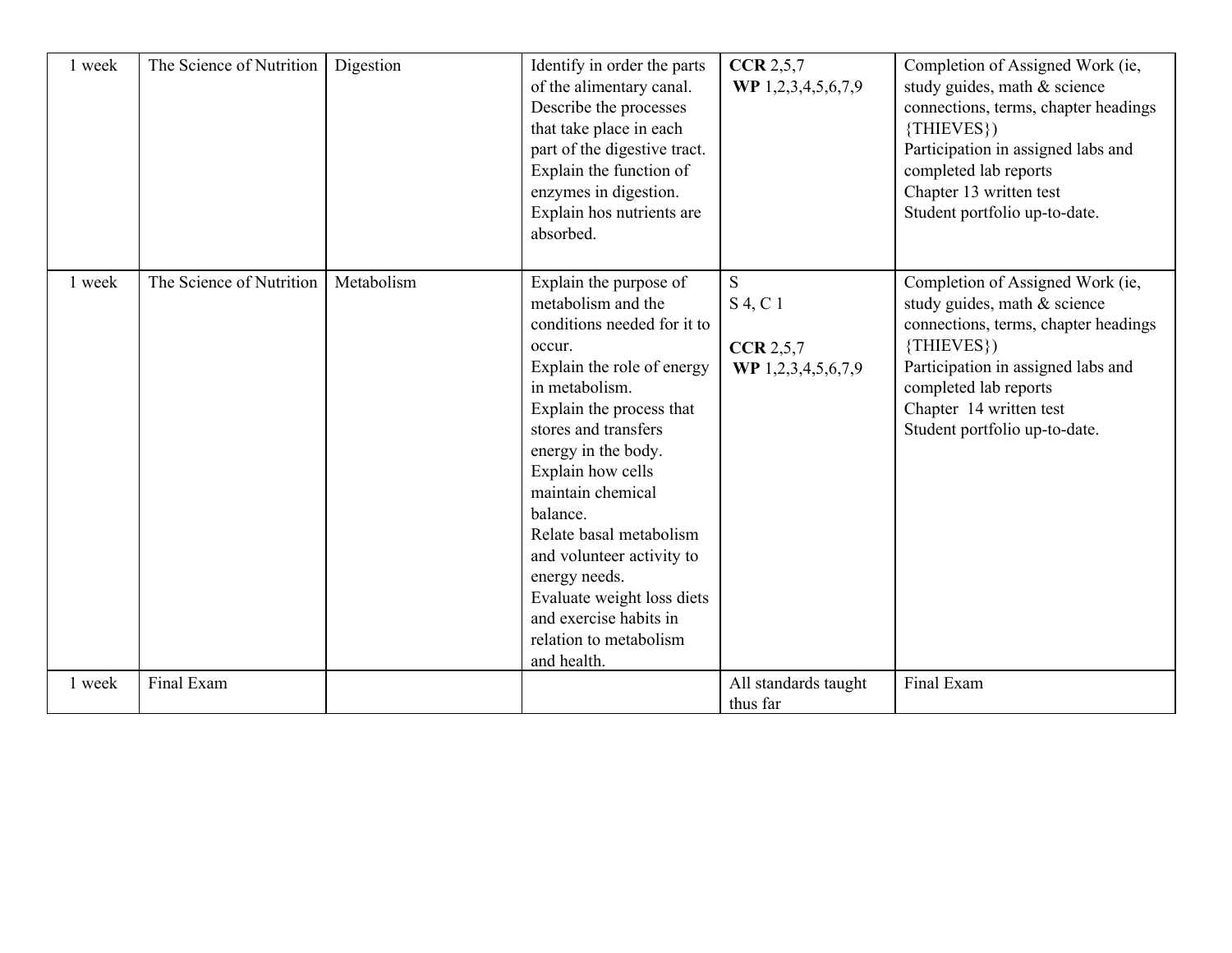### PRESCOTT UNIFIED SCHOOL DISTRICT

# District Instructional Guide

| <b>School:</b> Prescott High School<br><b>Grade Level: 9-12</b> | <b>SUbject:</b> Food Science | QUarter!Semester: Q3/S2 | <b>Core text: Food Science:</b> The<br>Biochemistry of Food and Nutrition |
|-----------------------------------------------------------------|------------------------------|-------------------------|---------------------------------------------------------------------------|
|-----------------------------------------------------------------|------------------------------|-------------------------|---------------------------------------------------------------------------|

| <b>Time</b><br><b>Block</b> | <b>Unit! Theme</b>       | <b>Content</b> (Nouns) | <b>Skills</b> (Verbs)                                                                                                                                                                                                                                                                                                                    | <b>Standards</b><br>S Science<br><b>CCR Core</b><br>Reading<br>WP Workplace<br>Skill                                                                      | <b>Assessments ! Benchmarks</b>                                                                                                                                                                                                                  |
|-----------------------------|--------------------------|------------------------|------------------------------------------------------------------------------------------------------------------------------------------------------------------------------------------------------------------------------------------------------------------------------------------------------------------------------------------|-----------------------------------------------------------------------------------------------------------------------------------------------------------|--------------------------------------------------------------------------------------------------------------------------------------------------------------------------------------------------------------------------------------------------|
| 2 weeks                     | The Science of Nutrition | Carbohydrates          | Explain the chemical<br>reaction by which plants<br>produce carbohydrates<br>Describe the properties of<br>sugars.<br>Discuss caramelization.<br>Contrast healthy blood<br>glucose regulation to the<br>complications of diabetes.                                                                                                       | S<br>S <sub>1</sub> ,C <sub>1</sub> , PO <sub>1</sub><br>C <sub>4</sub> , P <sub>O</sub> 3<br>S4, C5, PO 2<br>CCR 2,5,7<br><b>WP</b><br>1,2,3,4,5,6,7,9   | Completion of Assigned Work (ie,<br>study guides, math & science<br>connections, terms, chapter headings<br>$\{THIEVES\}$<br>Participation in assigned labs and<br>completed lab reports.<br>Ch 15 written test<br>Student portfolio up-to-date. |
| 2 weeks                     | The Science of Nutrition | Lipids                 | <b>SWBAT:</b><br>Explain the three categories<br>of lipids.<br>Describe how fatty acids<br>form triglycerides. Compare<br>the structure of saturated and<br>unsaturated fat. Explain the<br>relationship between<br>cholesterol and<br>heart disease.<br>Develop an eating plan that<br>keeps dietary lipids within<br>healthful levels. | $\overline{\mathbf{S}}$<br>S <sub>1</sub> ,C <sub>1</sub> , PO <sub>1</sub><br>$C4$ , PO $3$<br>S4, C5, PO 2<br>CCR 2,5,7<br><b>WP</b><br>1,2,3,4,5,6,7,9 | Completion of Assigned Work (ie,<br>study guides, math & science<br>connections, terms, chapter headings<br>{THIEVES})<br>Participation in assigned labs and<br>completed lab reports.<br>Ch 16 written test<br>Student portfolio up-to-date.    |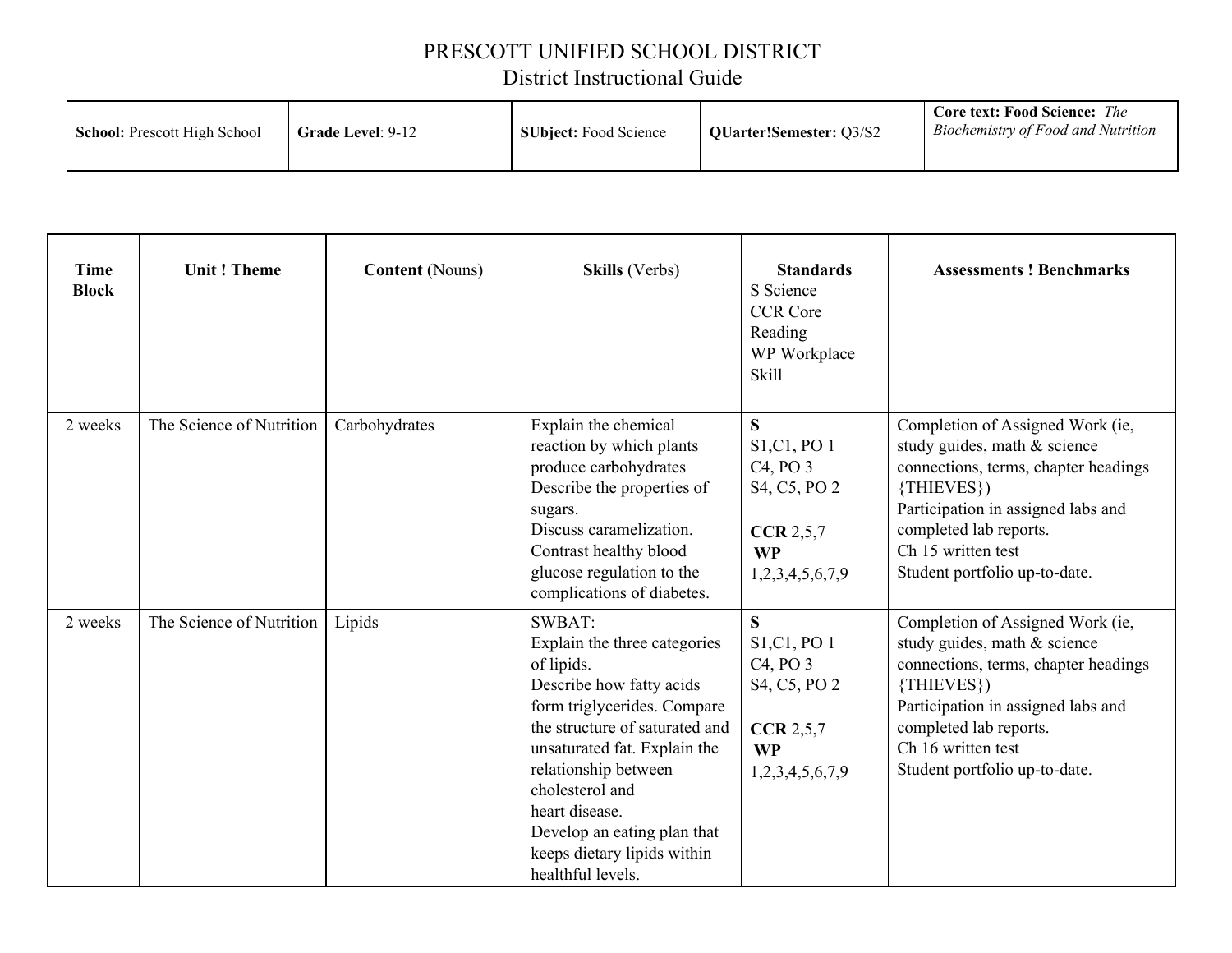| weeks | The Science of Nutrition | Protein | Describe the chemical   |                             | Completion of Assigned Work (ie,           |
|-------|--------------------------|---------|-------------------------|-----------------------------|--------------------------------------------|
|       |                          |         | structure of protein.   | P <sub>O</sub><br>S1, C1, P | study guides, math $\&$ science            |
|       |                          |         | Explain how amino acids | PO<br>C4.                   | s, terms, chapter headings<br>connections. |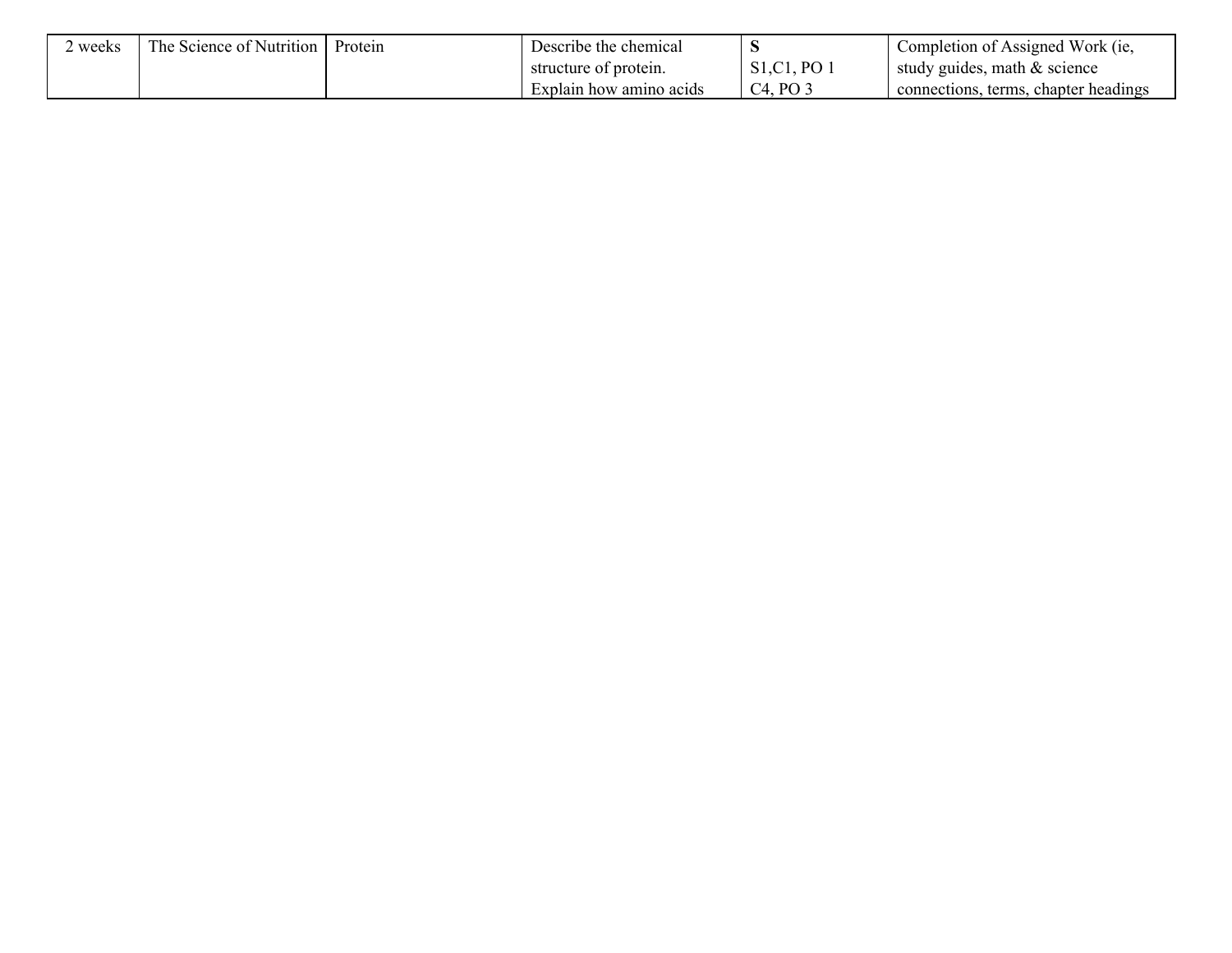|         |                          |                                        | link to form polypeptide<br>bonds.<br>Relate the processes of<br>denaturation and coagulation<br>to the uses of proteins in<br>cooking.<br>Compare proteins found in<br>different foods.<br>Explain the relationship<br>between egg proteins and<br>storage.<br>Describe different functions<br>of protein in the body.<br>Evaluate foods as sources of<br>dietary protein. | S4, C5, PO 2<br>CCR 2, 5, 7<br><b>WP</b><br>I, 2, 3, 4, 5, 6, 7, 9                                                         | {THIEVES})<br>Participation in assigned labs and<br>completed lab reports.<br>Ch <sub>I7</sub> written test<br>Student portfolio up-to-date.                                                                                                             |
|---------|--------------------------|----------------------------------------|-----------------------------------------------------------------------------------------------------------------------------------------------------------------------------------------------------------------------------------------------------------------------------------------------------------------------------------------------------------------------------|----------------------------------------------------------------------------------------------------------------------------|----------------------------------------------------------------------------------------------------------------------------------------------------------------------------------------------------------------------------------------------------------|
| 2 weeks | The Science of Nutrition | Vitamins and Minerals                  | Explain in general how<br>vitamins and minerals<br>function in the body.<br>Explain specific<br>contributions of different<br>vitamins and minerals.<br>Evaluate foods as sources of<br>various vitamins and<br>minerals.<br>Relate vitamin and mineral<br>deficiencies to the diseases<br>that result.                                                                     | S<br>SI, CI, PO I<br>C <sub>4</sub> , P <sub>O</sub> 3<br>S4, C5, PO 2<br>CCR 2,5,7<br><b>WP</b><br>I, 2, 3, 4, 5, 6, 7, 9 | Completion of Assigned Work (ie,<br>study guides, math & science<br>connections, terms, chapter headings<br>{THIEVES})<br>Participation in assigned labs and<br>completed lab reports.<br>Ch <sub>I8</sub> written test<br>Student portfolio up-to-date. |
| I Week  | The Chemistry of Food    | Enzymes                                | Explain the function of<br>enzymes as catalysts in<br>chemical reactions.<br>Compare the functions and<br>activities of enzymes and<br>coenzymes.<br>Explain how enzymes are<br>used in digestion.<br>Explain how enzyme<br>reactions are involved in<br>food preparation.                                                                                                  | S<br>SI, CI, PO I<br><b>CCR 2,5,7</b><br><b>WP</b><br>I, 2, 3, 4, 5, 6, 7, 9                                               | Completion of Assigned Work (ie,<br>study guides, math & science<br>connections, terms, chapter headings<br>{THIEVES})<br>Participation in assigned labs and<br>completed lab reports.<br>Ch I9 written test<br>Student portfolio up-to-date.            |
| I week  | The Chemistry of Food    | Solutions and Colloidal<br>Dispersions | Describe the properties of<br>solutions and colloidal<br>solutions.                                                                                                                                                                                                                                                                                                         | S.<br>SI, CI, PO I                                                                                                         | Completion of Assigned Work (ie,<br>study guides, math & science<br>connections, terms, chapter headings                                                                                                                                                 |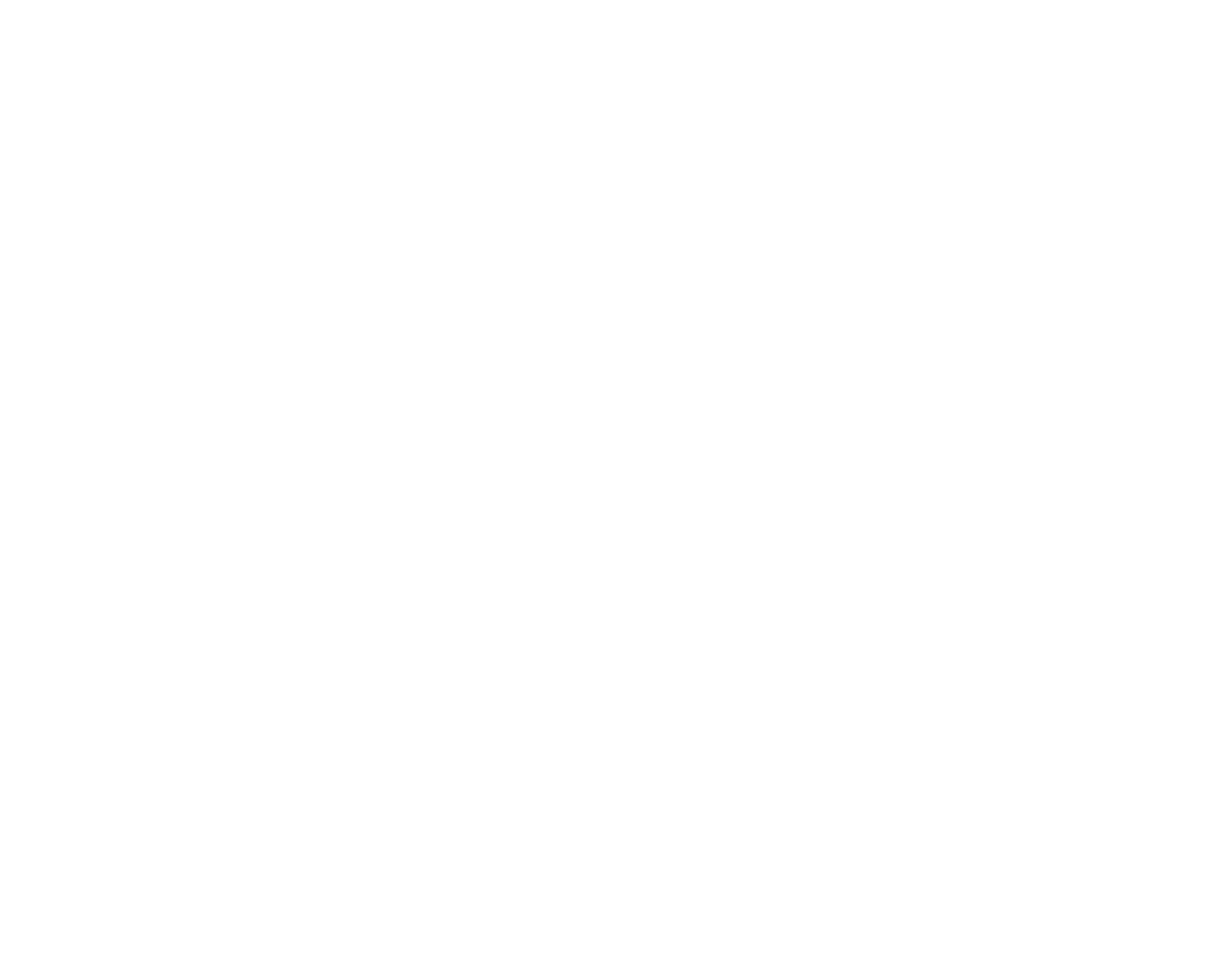|  | Identify and describe three<br>colloidal dispersions.<br>Use examples to explain how<br>solutions and colloidal | <b>CCR</b> 2,5,7<br><b>WP</b><br>1,2,3,4,5,6,7,9 | {THIEVES})<br>Participation in assigned labs and<br>completed lab reports.<br>Ch 20 written test |
|--|-----------------------------------------------------------------------------------------------------------------|--------------------------------------------------|--------------------------------------------------------------------------------------------------|
|  | dispersions exist as food.                                                                                      |                                                  | Student portfolio up-to-date.                                                                    |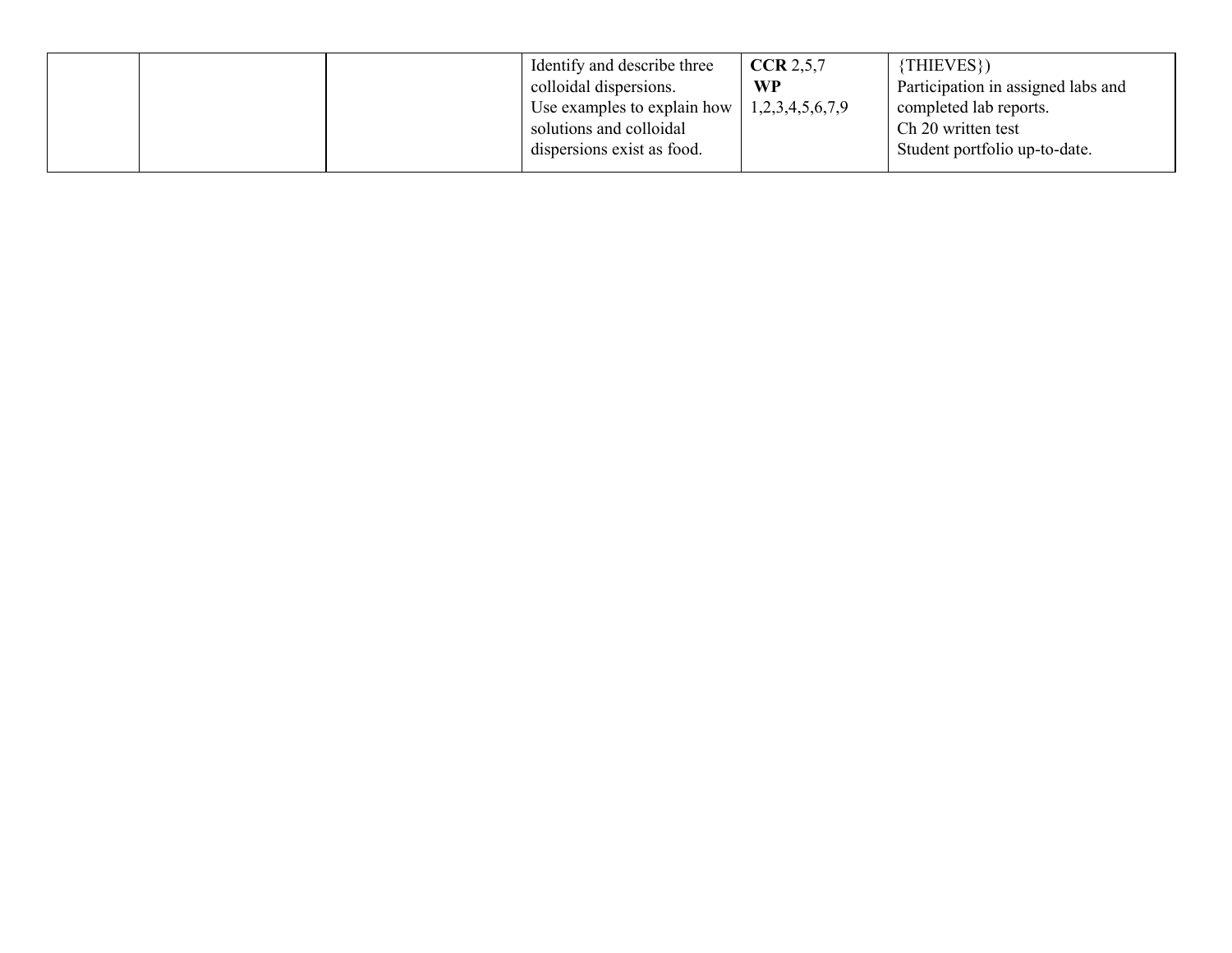#### PRESCOTT UNIFIED SCHOOL DISTRICT

# District Instructional Guide

| <b>School:</b> Prescott High School<br><b>Grade Level: 9-12</b> | <b>SUbject:</b> Food Science | QUarter!Semester: Q4/S2 | <b>Core text: Food Science:</b> The<br>Biochemistry of Foods and Nutrition |
|-----------------------------------------------------------------|------------------------------|-------------------------|----------------------------------------------------------------------------|
|-----------------------------------------------------------------|------------------------------|-------------------------|----------------------------------------------------------------------------|

| <b>Time Block</b>    | <b>Unit! Theme</b>    | <b>Content</b> (Nouns)   | Skills (Verbs)                                                                                                                                                                                                                                                                                                         | <b>Standards</b>                                                                                                 | <b>Assessments ! Benchmarks</b>                                                                                                                                                                                                                                       |
|----------------------|-----------------------|--------------------------|------------------------------------------------------------------------------------------------------------------------------------------------------------------------------------------------------------------------------------------------------------------------------------------------------------------------|------------------------------------------------------------------------------------------------------------------|-----------------------------------------------------------------------------------------------------------------------------------------------------------------------------------------------------------------------------------------------------------------------|
| $1\frac{1}{2}$ weeks | The Chemistry of Food | Leavening Agents         | Explain the purpose of leavening agents<br>in food<br>Identify natural leavening agents and<br>describe how they work<br>Explain the chemical process by which<br>baking soda and baking powder leaven<br>baked goods.<br>Describe the role of yeast in leavening.                                                     | S<br>S1, C1, PO 1<br>C <sub>4</sub> , PO <sub>3</sub><br>S4, C5, PO 2<br>CCR 2.5.7<br>WP 1,2,3,4,5,6,7,9         | Completion of Assigned Work (ie, study guides, math<br>& science connections, terms, chapter headings<br>{THIEVES})<br>Participation in assigned labs and completed lab<br>reports. <cream puffs=""><br/>Ch 21 written test<br/>Student portfolio up-to-date.</cream> |
| 1 week               | The Chemistry of Food | The Fermentation of Food | Explain why food is fermented.<br>Compare respiration in human<br>metabolism to anaerobic respiration in<br>food science.<br>Describe how yeast fermentation works<br>in bread making.                                                                                                                                 | S.<br>S1, C1, PO 1<br>C <sub>4</sub> , PO <sub>3</sub><br>S4, C5, PO 2<br><b>CCR 2,5,7</b><br>WP 1,2,3,4,5,6,7,9 | Completion of Assigned Work (ie, study guides, math<br>& science connections, terms, chapter headings<br>{THIEVES})<br>Participation in assigned labs and completed lab<br>reports. <pizza><br/>Ch 22 written test<br/>Student portfolio up-to-date.</pizza>          |
| 1 week               | The Chemistry of Food | The Biochemistry of Milk | Identify the components of milk and<br>describe how they are dispersed in milk.<br>Describe how milk is processed and the<br>effects of pasteurizing, homogenizing,<br>and fortifying milk.<br>Distinguish the characteristics of various<br>milk products.<br>Explain how milk and milk products<br>should be stored. | S.<br>S1, C1, PO 1<br>C <sub>4</sub> , PO <sub>3</sub><br>S4, C5, PO 2<br><b>CCR 2,5,7</b><br>WP 1,2,3,4,5,6,7,9 | Completion of Assigned Work (ie, study guides, math<br>& science connections, terms, chapter headings<br>{THIEVES})<br>Participation in assigned labs and completed lab<br>reports.<br>Ch 23 written test<br>Student portfolio up-to-date.                            |
| 1 week               | The Chemistry of Food | Food Additives           | SWBAT:<br>Identify common food additives and their<br>uses.<br>Compare natural and synthetic additives.<br>Explain how additives are regulated.<br>Describe how additives make foods more<br>appealing.<br>Describe how additives aid food<br>processing.<br>Evaluate the pros and cons of using food<br>additives.    | S<br>S1, C1, PO 1<br>C <sub>4</sub> , PO <sub>3</sub><br>S4, C5, PO 2<br><b>CCR</b> 2,5,7<br>WP 1,2,3,4,5,6,7,9  | Completion of Assigned Work (ie, study guides, math<br>& science connections, terms, chapter headings<br>{THIEVES})<br>Participation in assigned labs and completed lab<br>reports.<br>Ch 24 written test<br>Student portfolio up-to-date.                            |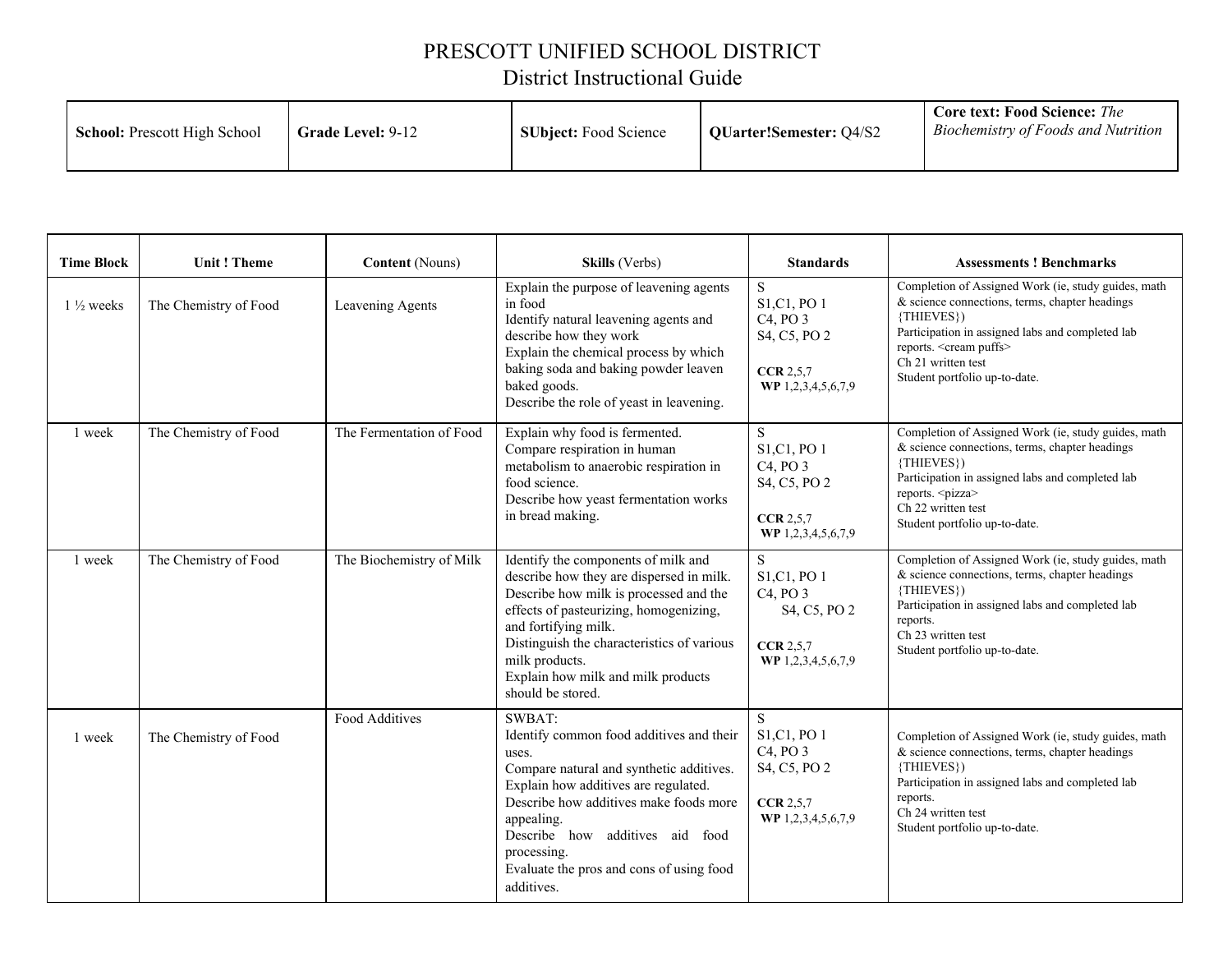|      | The Microbiology of Food | Keeping Food Safe | SWBAT                                 |                          | Completion of Assigned Work (ie, study guides, math |
|------|--------------------------|-------------------|---------------------------------------|--------------------------|-----------------------------------------------------|
| week | Processing               |                   | Name and describe microorganisms that | S1.C1. PO.               | & science connections, terms, chapter headings      |
|      |                          |                   | cause food spoilage.                  | $C4$ , PO $\overline{C}$ | {THIEVES})                                          |
|      |                          |                   |                                       |                          | Participation in assigned labs and completed lab    |